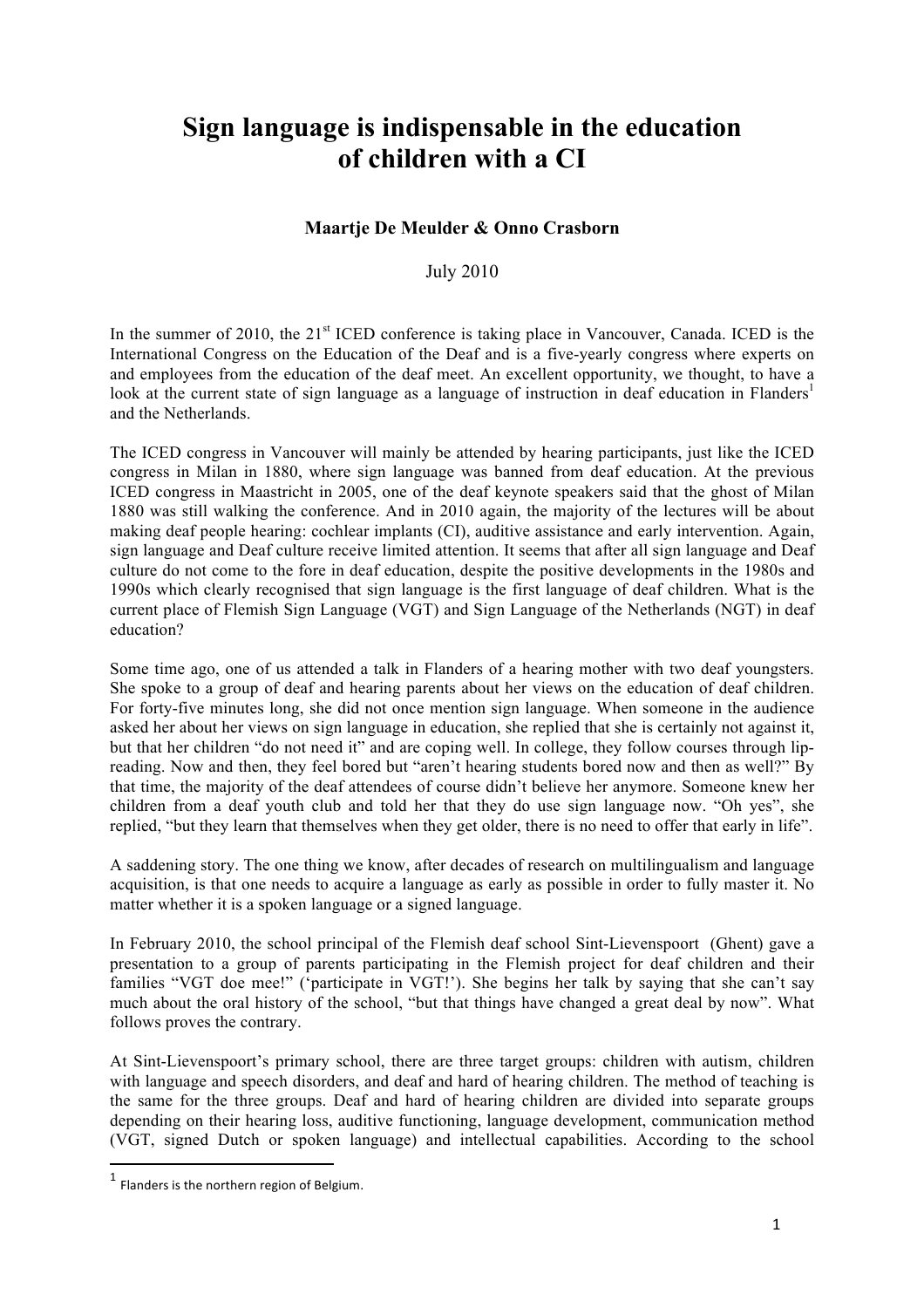principal, parents and children all choose something else, so the school has to offer everything. Their own view or policy on deaf education is not formulated. It is a bit of everything and nothing at the same time. Not a single word about the importance of VGT. Parents (who in Flanders are typically not at all or at best poorly informed about sign language) can choose from several different alternatives. The education is tailored to the demand of the customers (i.e. parents and child). When asked whether parents can also opt for a bilingual education, the answer is "yes" but after our next question about what that education would look like, we receive no answer. After 20 minutes of talking about the education of deaf children, not a single word is said about VGT. The next slide is about the different communication methods used at the school. VGT is last on the list. Our deaf colleague points out that this is remarkable, but is told that this doesn't mean at all that VGT is less important. When we consequently ask at which occasions VGT is used, the answer is "only in the 'signing classes', not in the 'oral classes'".

Admitted, it is an anecdote. But unfortunately, it seems to be a representative anecdote, both for Flanders and the Netherlands. The rise of bilingual education at the start of the 1990s did not follow through. Bilingual education was under threat and has been overtaken by a development which is going much faster and is requiring much less effort from schools and professionals: cochlear implants. As early as possible, and preferably two of them. It is an understandable development from an audiological perspective and also a development which to some deaf adults is not uncomfortable. Some deaf people choose a CI, after many years without sound, to hear more of the acoustic world around them. Birds, music, approaching cars, you name it. But why does this have to have a direct impact on deaf education? What is left of the conclusion that also deaf people with hearing rests, even hard of hearing people, do benefit from a bilingual education, with a signed and a spoken language?

It seems as if deaf education on many levels has never overcome the fear of sign language. Whenever there is an occasion to push sign language aside, it will be done. In the past it was claimed that it is hard for employees in deaf education to learn sign language – and how many people really did succeed in mastering sign language fluently enough to stand before a classroom as a signing teacher? How many teachers can follow deaf children's conversations? Experience has taught us that very few second language learners reach that level. It is the tangible proof that it is not possible to learn a language when someone is older in the hope to master it fluently. This is exactly what is happening now with a new generation of deaf children. We don't know if and to which extent the surgical ear forms a fully compensating source for learning spoken language. Yes, research shows that children speak and hear better than previous generations of deaf children, they learn to read and write earlier and better. But how about full participation in social interaction? Ask any hard of hearing person how difficult that is. Acquiring sign language is equally difficult: when a child learns the language at a later age, 'when the child wants it itself', it will never reach a total mastery of sign language. Not in Flanders, not in the Netherlands. Nowhere. This demonstrates that the view of deaf education and of the social service sector about sign language has remained the same; 'sign language is easy, they will learn it automatically. Dutch on the contrary, is a real language that we need to offer early if children are to acquire it well'. This despite extensive research on sign languages which points out that they are fully-fledged languages in all respects. It is a huge misunderstanding to think that deaf children will learn sign language automatically when they are older, especially now with the current development of more and more children getting a CI and more and more children being mainstreamed at a very young age.

The danger exists that a generation is growing up without an environment where they really feel at home. Bilingualism offers the very possibility to feel at home in two communities, where the visual contacts in the Deaf community are the only ones where someone can really and fully communicate without borders.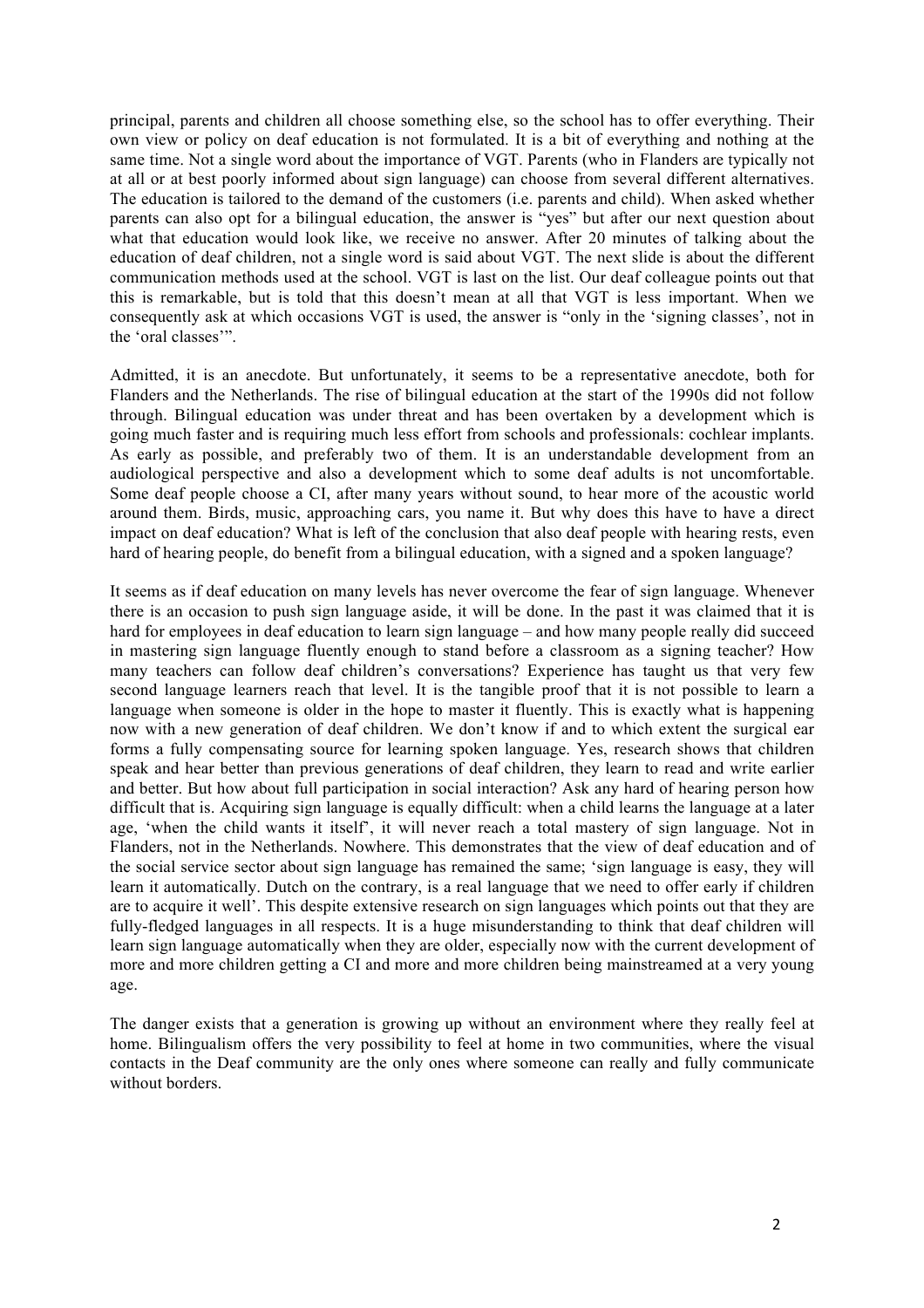The Flemish deaf school in Bruges, Spermalie, describes on its website its teaching method as "monolingual" and "differentiated".<sup>2</sup> Differentiated in this case again means that the school adapts itself to every single child and the wishes of the parents. Monolingual means (again according to the Spermalie website) "that Dutch (spoken, written or signed Dutch) is the first language. In addition there is a limited place for Flemish Sign Language". Further on, they do promote "integration in two worlds (bicultural perspective)" through contact with deaf and hearing peers.<sup>3</sup> How can one have a monolingual method but aim for a bicultural perspective at the same time? Can we assume that whatever we do or offer, these children will be fine? They will find their own way, and learn sign language by themselves?

Moreover, the website is filled with value judgments<sup>4</sup>: "Some children acquire their language and thus their knowledge via an oral way […]. Other children acquire their language and thus their knowledge mainly through signed communication. Concerning signs, we choose signed Dutch. (…) Some children do use Flemish Sign Language as well. This is the language of the deaf community. Flemish Sign Language just like Sign Language of the Netherlands does not follow the grammatical structure of spoken Dutch." And further on: "Even well-speaking oral children know some signs. They also learn that there are somewhat different manners among sign-making peers". "Sign-making" children. A word still in use in Flanders. Why don't we also speak of "sound-making" children? In KIDS, the Flemish deaf school in Hasselt, the group of deaf children is called "the auditives"<sup>5</sup>. That says it all.

On April 26<sup>th</sup> 2006, VGT was officially recognized as a language in Flanders. In 2004, the Spermalie board of directors forbid all its employees to sign the petition supporting the recognition of VGT (a petition which gained more than 70.000 signatures and was the most successful petition ever submitted to the Flemish Parliament). They did not agree with what the petition stated, namely that VGT is the first language of deaf people (and thus also of deaf children). They still do not agree.

Since the recognition of VGT a lot of things happened, especially concerning awareness of and about the language. But as a language of education, VGT gained no recognition whatsoever in Flanders. The deaf schools are still treating sign language as an aid, as something that some deaf children "need" but most of them (with a CI) do not. An exception is Kasterlinden in the Brussels municipality Sint-Agatha-Berchem. But Kasterlinden does not attract a lot of pupils (unlike Guyot, the bilingual school in the north of the Netherlands) because many parents feel the school is too far from home and also because they are not well-informed about sign language and bilingual education.

For children with a CI, sign language is currently not a natural right, but something for which they and their parents need to fight. A mother who is willing to learn sign language for her deaf child told us recently that she was ridiculed by an early intervention service for wanting to acquire that language: "what on earth do you need that for?" Parents who want to offer sign language early to their child need to fight for it. Only if the CI is not working as well as one had expected, then it is accepted that sign language "can perhaps be a solution". This way, deaf children are missing valuable opportunities.

When did surgery, for which the child itself cannot give permission, become something obvious, and is access to a visual language being advised against? If a  $CI - in$  the best case! – offers 90% accessibility, why is the only thing that guarantees 100 % success and accessibility, sign language, being dismissed?

!!!!!!!!!!!!!!!!!!!!!!!!!!!!!!!!!!!!!!!!!!!!!!!!!!!!!!!!!!!!

<sup>&</sup>lt;sup>2</sup> http://www.ki-spermalie.be/bezoeker/f main.aspx?pag=txt\_dfsh\_taco\_taal\_visi&sub=txt\_dfsh\_taco\_taal\_visi\_dove (last viewed on July 7 2010)

 $^3$  http://www.ki-spermalie.be/bezoeker/f\_main.aspx?pag=txt\_dfsh\_taco\_taal\_visi&sub=txt\_dfsh\_taco\_taal\_visi\_2wer (last viewed on July 7 2010)

 $4$  http://www.ki-

spermalie.be/bezoeker/f\_main.aspx?pag=txt\_dfsh\_taco\_basi&men=4%20trajecten&sub=txt\_dfsh\_taco\_basi\_zoma (last viewed on July 7 2010)

 $^5$  http://www.kids.be/# (last viewed on July 7 2010)